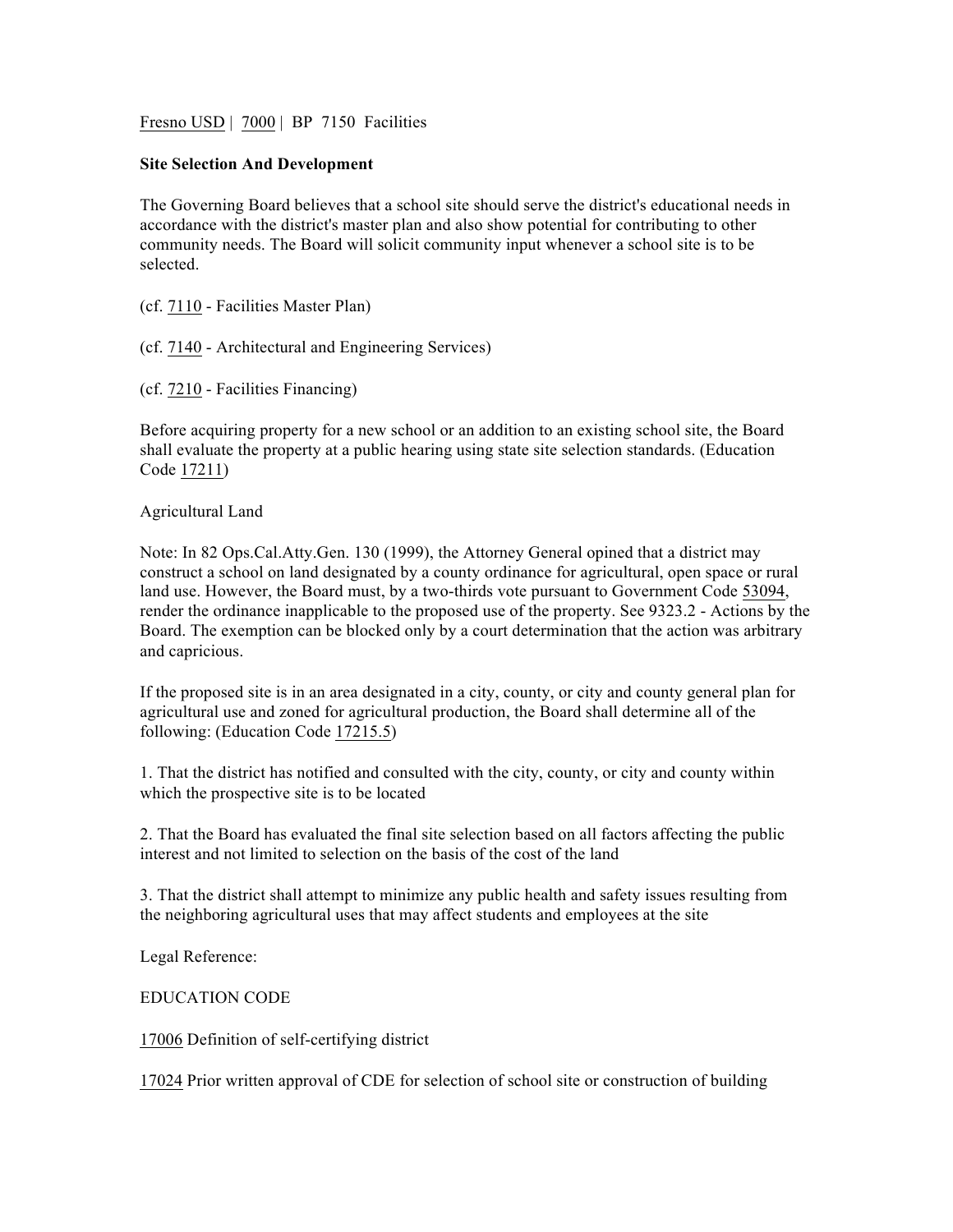17070.10-17077.10 Leroy F. Greene School Facilities Act of 1998

17210-17224 General provisions (school sites)

17240-17245 New Schools Relief Act

17250.10-17250.50 Design-build contracts

17251-17253 Powers concerning buildings and building sites

17260-17268 Plans

17280-17317 Approvals

17565-17592.5 Board duties re management and control of school property

35271 Power to acquire and construct on adjacent property

35275 New school planning and design, re consultation with local recreation and park authorities

CODE OF CIVIL PROCEDURE

1263.710-1263.770 Remediation of hazardous substances on property to be acquired by school district

GOVERNMENT CODE

53094 Authority to render zoning ordinances inapplicable

65402 Acquisition or disposition of property

65995-65997 Developer fees

66455.9 Written notices of proposed public school site within development; investigation and report; conditions for acquisition

HEALTH AND SAFETY CODE

44360 Risk assessment

PUBLIC RESOURCES CODE

21000-21177 Implementation of Environmental Quality Act

CODE OF REGULATIONS, TITLE 5

14001-14036 Minimum standards